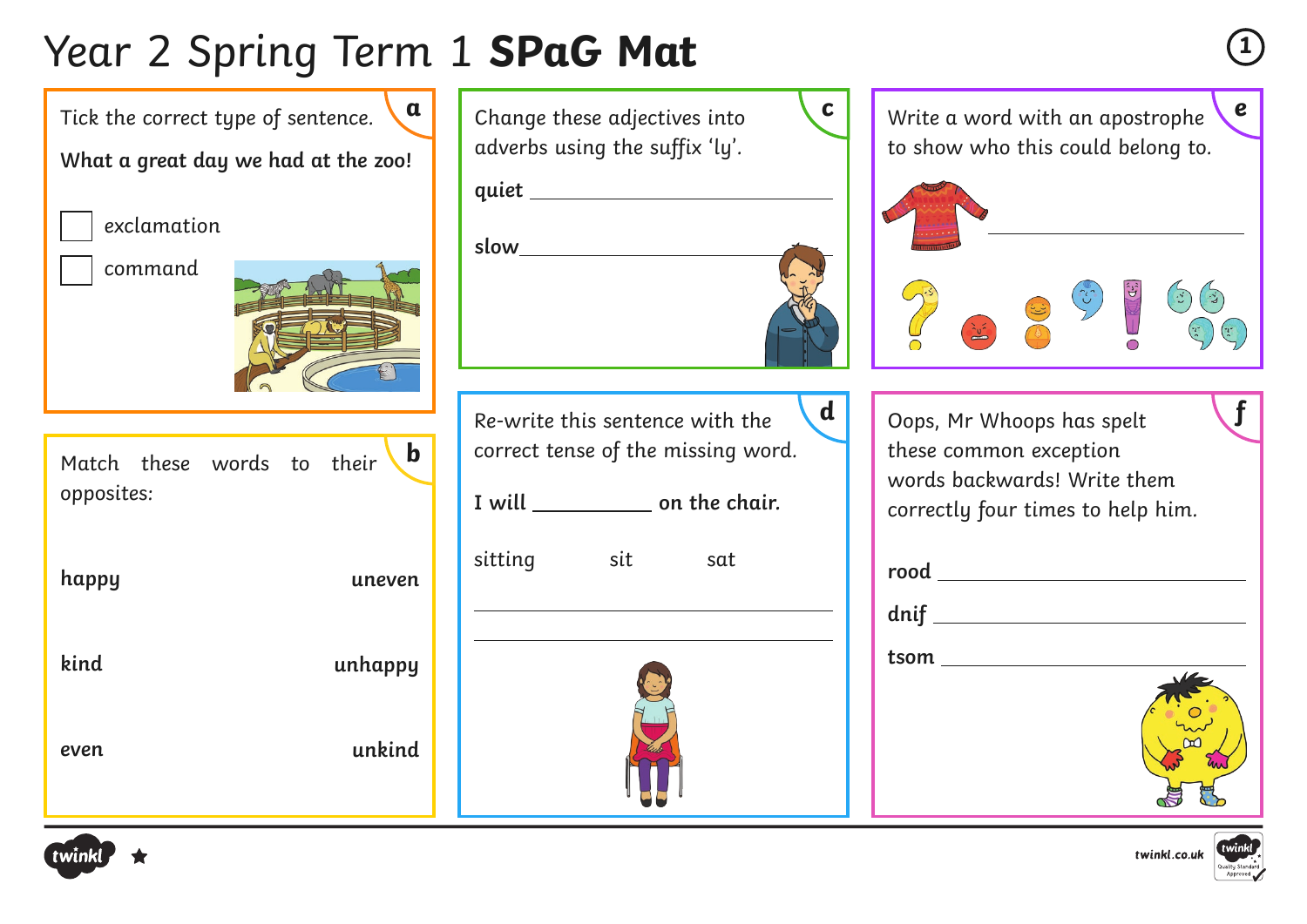### Year 2 Spring Term 1 **SPaG Mat Answers**





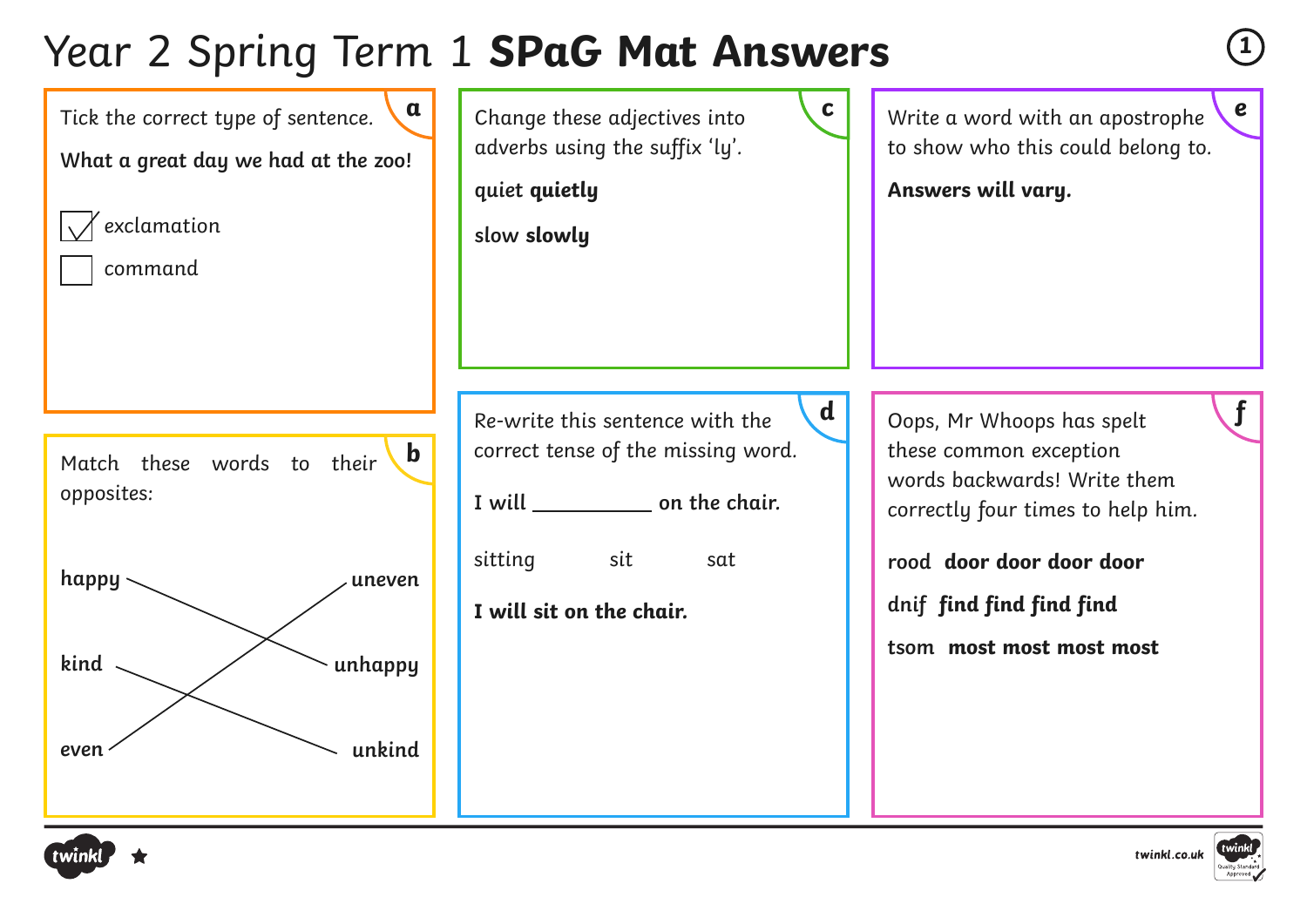# Year 2 Spring Term 1 **SPaG Mat <sup>1</sup>**

Change these adjectives into adverbs using the suffix 'ly'. **quiet slow huge**  Tick the correct type of sentence. **What a great day we had at the zoo!** exclamation command question **b**

| $\mathbf{a}$ | $\mathbf c$<br>Write the opposites to these<br>words by adding the prefix 'un'. | $\boldsymbol{e}$<br>Explain who this might belong to<br>in two words, one must have an |
|--------------|---------------------------------------------------------------------------------|----------------------------------------------------------------------------------------|
| Î            |                                                                                 | apostrophe.                                                                            |
|              |                                                                                 |                                                                                        |
|              |                                                                                 |                                                                                        |
|              | $\mathbf d$<br>Re-write this sentence                                           | Oops, Mr Whoops has spelt                                                              |
| $\mathbf b$  | with the correct tense of the<br>missing word.                                  | these common exception<br>words backwards! Write<br>them correctly four times          |
|              | I will ______________ on the chair over<br>there.                               | to help him.                                                                           |
|              | sitting<br><u>sit sit surfa</u><br>sat                                          |                                                                                        |
|              | <u> 1989 - Johann Barn, amerikansk politiker (</u>                              |                                                                                        |
|              |                                                                                 |                                                                                        |
|              |                                                                                 |                                                                                        |





| d | Oops, Mr Whoops has spelt |  |
|---|---------------------------|--|
|   | these common exception    |  |
|   | words backwards! Write    |  |
|   | them correctly four times |  |
|   | to help him.              |  |
|   |                           |  |



| $\begin{picture}(150,10) \put(0,0){\dashbox{0.5}(10,0){ }} \thicklines \put(0,0){\dashbox{0.5}(10,0){ }} \thicklines \put(0,0){\dashbox{0.5}(10,0){ }} \thicklines \put(0,0){\dashbox{0.5}(10,0){ }} \thicklines \put(0,0){\dashbox{0.5}(10,0){ }} \thicklines \put(0,0){\dashbox{0.5}(10,0){ }} \thicklines \put(0,0){\dashbox{0.5}(10,0){ }} \thicklines \put(0,0){\dashbox{0.5}(10,0){ }} \thicklines \put(0,0){\$ |
|-----------------------------------------------------------------------------------------------------------------------------------------------------------------------------------------------------------------------------------------------------------------------------------------------------------------------------------------------------------------------------------------------------------------------|
| dlog                                                                                                                                                                                                                                                                                                                                                                                                                  |
| htap                                                                                                                                                                                                                                                                                                                                                                                                                  |
|                                                                                                                                                                                                                                                                                                                                                                                                                       |



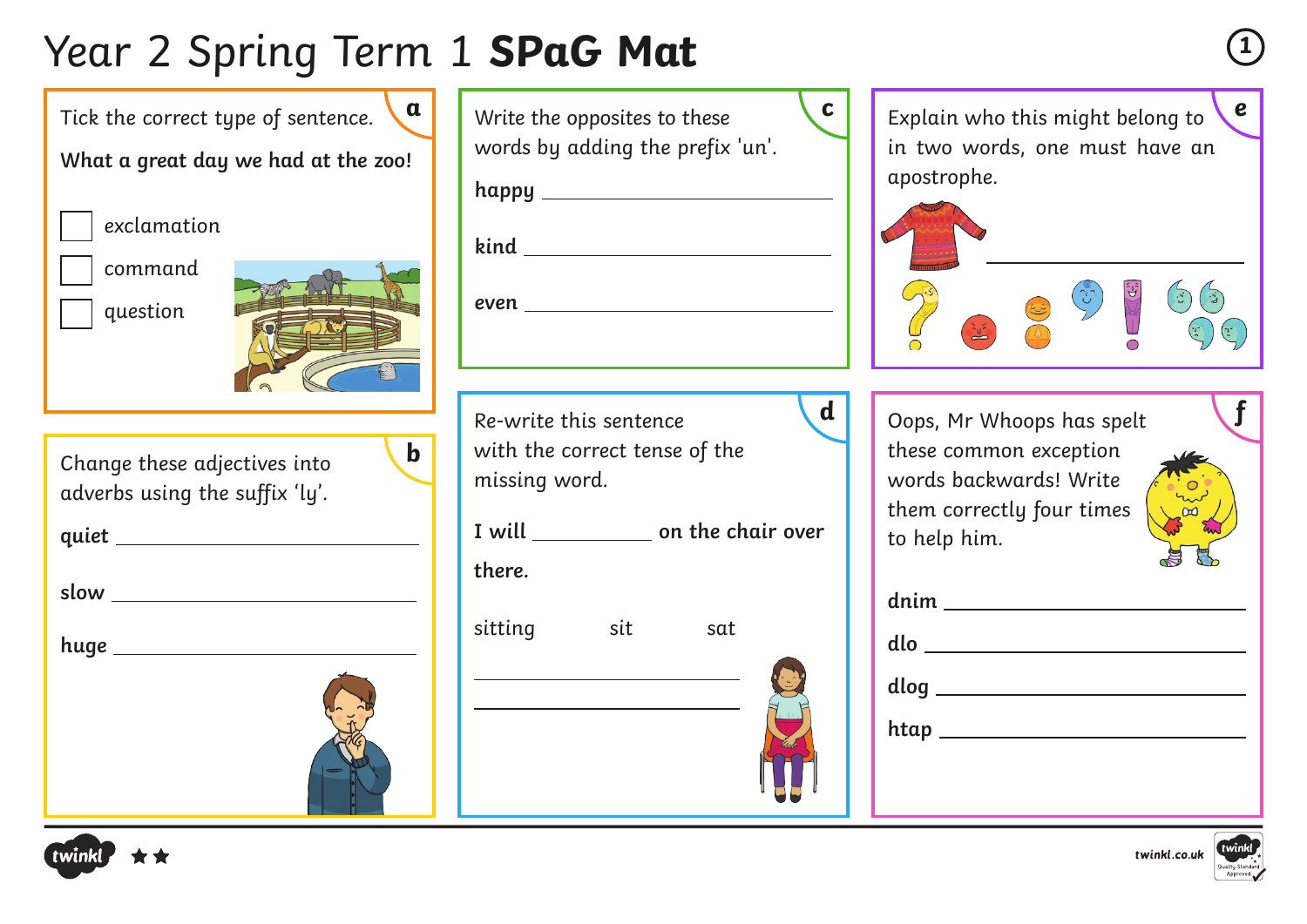### Year 2 Spring Term 1 **SPaG Mat Answers**





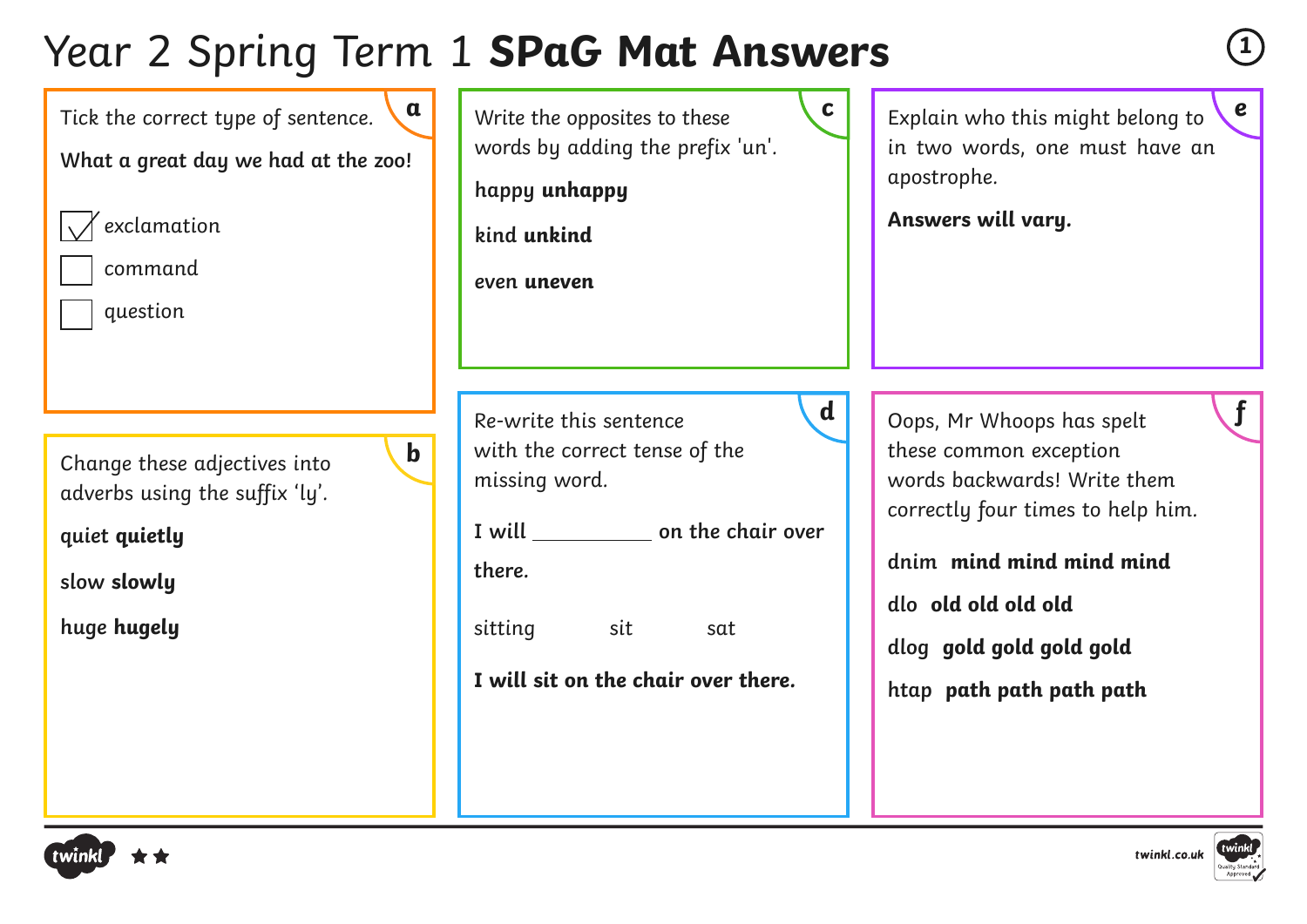# Year 2 Spring Term 1 **SPaG Mat <sup>1</sup>**

**a** Write the opposites to these words **c e** Explain who this might belong **e** by adding the correct prefix. **happy kind even safe**  Change these adjectives into adverbs using the suffix 'ly'. **quiet slow huge gentle**  Tick the correct type of sentence. **What an amazing day we had at the zoo!** exclamation statement command question Re-write this sentence with the correct tense of the missing word. **I will on the chair nearest the kitchen.** sitting sit sat  apostrophe.  to help him. **ohw neve ynam ssalc ruoh b**





Explain who this might belong to in a sentence. Remember the



**d** | Oops, Mr Whoops has spelt **f** these common exception words backwards! Write them correctly four times



| ohw $\rule{1em}{0.15mm}$ |
|--------------------------|
| neve _________           |
|                          |
| ynam _______             |
|                          |
| ruoh <b>waxaa</b>        |
|                          |